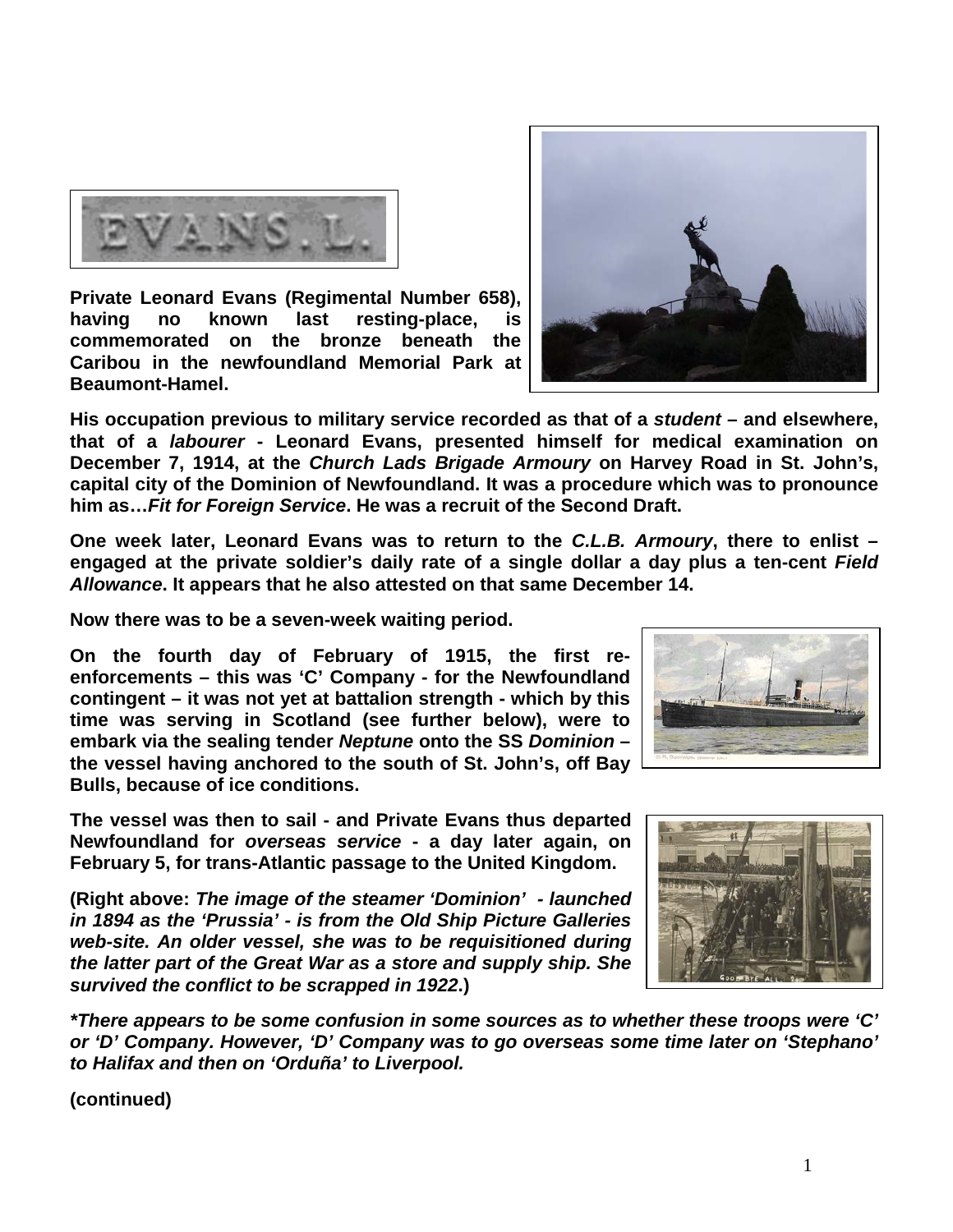2

**(Preceding page:** *The photograph of personnel of 'C' Company on board the 'Neptune' on the way to the harbour at Bay Bulls is from the Provincial Archives***.)**

**Having disembarked in the English west-coast port-city of Liverpool, the Newfoundlanders entrained for Edinburgh, the first Newfoundland Regiment contingent having by this time been posted to the historic Castle in Scotland's capital city. There they were to provide the garrison, thus being the first unit from overseas ever to do so.** 

**Private Evans and the other new-comers reported** *to duty* **at Edinburgh Castle on February 16.** 

**(Right above:** *Edinburgh Castle dominates the city from its position on the summit of Castle Hill***. – photograph from 2011)**

**\* \* \* \* \***

**Five to six months before that time, in the late summer and early autumn of 1914 there had been a period of training of some five weeks on the shores of** *Quidi Vidi Lake* **in the east end of St. John's for the newly-formed Newfoundland Regiment's first recruits - to become 'A' and 'B' Companies - during which time the authorities had also been preparing for the Regiment's transfer overseas.**

**This first Newfoundland contingent was to embark on October 3, in some cases only days after enlistment and/ or attestation. To become known to history as the** *First Five Hundred* **and also as the** *Blue Puttees***, on that day they had boarded the Bowring Brothers' vessel** *Florizel* **awaiting in St. John's Harbour.**

**The ship would sail for the United Kingdom on the morrow, October 4, 1914, to its rendezvous with the convoy carrying the 1st Canadian Division overseas, off the south coast of the Island.** 

**(Right above:** *The image of Florizel at anchor in the harbour at St. John's is by courtesy of Admiralty House Museum***.)**

**(Right:** *Fort George, constructed in the latter half of the eighteenth century, still serves the British Army to this day***. – photograph from 2011)**

**In the United Kingdom this first Newfoundland contingent was to train in three venues during the late autumn of 1914 and then the winter of 1914-1915: firstly in southern England on the Salisbury Plain; then in Scotland at** *Fort George* **– on the Moray Firth close to Inverness; and lastly at Edinburgh Castle – where, as recorded beforehand, it was to provide the first garrison from outside the British Isles – and where 'C' Company and Private Evans, as also cited beforehand, would arrive from Newfoundland on February 16 of 1915.**





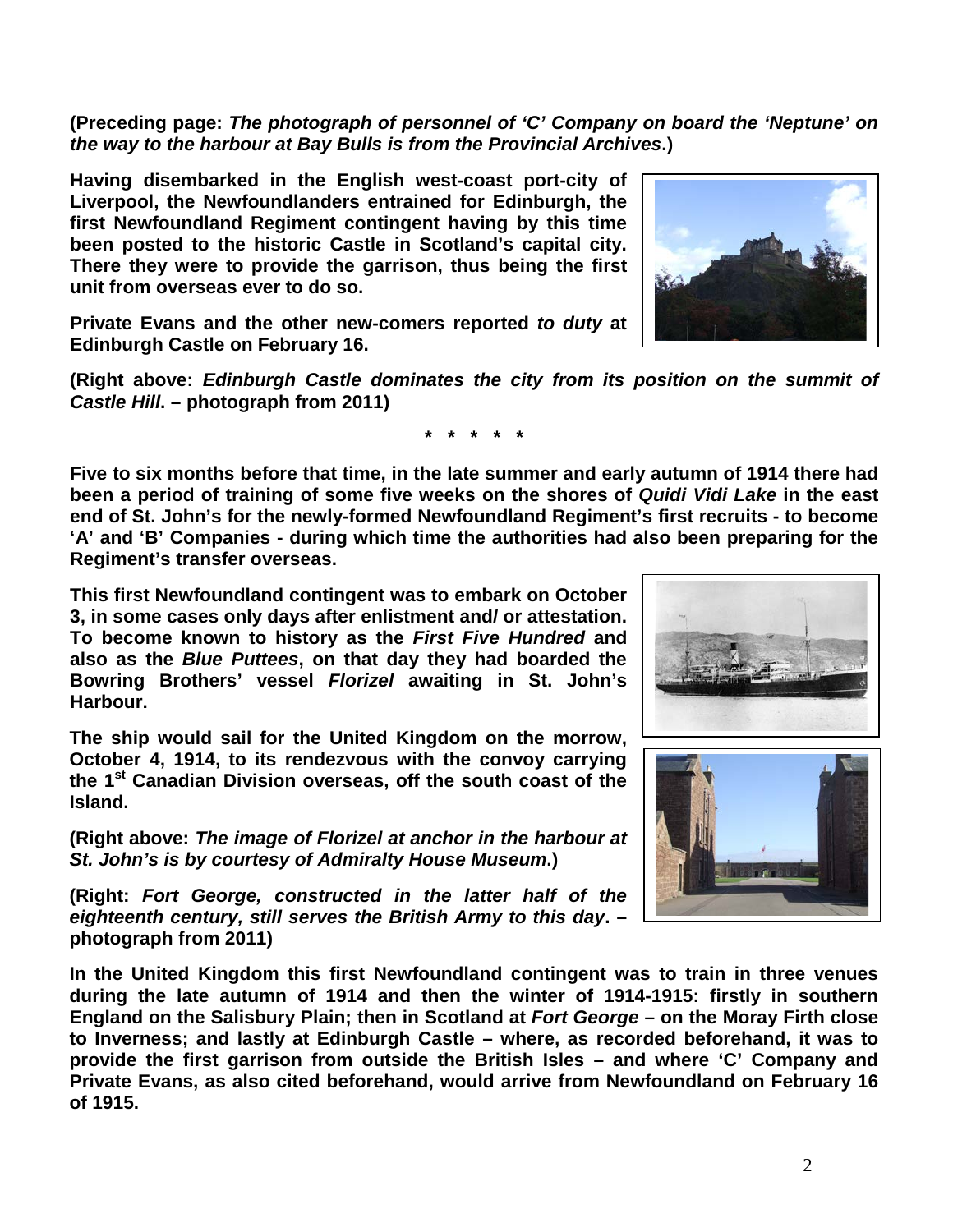**\* \* \* \* \***

**Some three months later, on May 11, and three weeks into spring – although in Scotland there was apparently still snow - the entire Newfoundlanders unit was ordered moved to**  *Stobs Camp***, all under canvas and south-eastwards of Edinburgh, in the vicinity of the town of Hawick.**

**It was to be at** *Stobs Camp* **that the Newfoundland contingent received the reenforcements from home – 'F' Company which arrived on July 10, 1915 - that would bring its numbers up to that of British Army establishment battalion strength\*. The now-formed 1st Battalion of the Newfoundland Regiment was thus rendered eligible to be sent on '***active service***'.**

**\****This was approximately fifteen hundred, sufficient to furnish four 'fighting' companies, two re-enforcement companies and a headquarters staff.*

**(Right:** *The Newfoundland Regiment marches past on the training ground at Stobs Camp and is presented with its Colours on June 10, 1915.* **– by courtesy of Reverend Wilson Tibbo and Mrs. Lillian Tibbo)**

**At the beginning of that August of 1915, the four senior Companies, 'A', 'B', 'C' and 'D', were then sent south from** *Stobs Camp* **to undergo a final two weeks of training, as well as an inspection by the King, at Aldershot. This force, now the 1st Battalion of the Newfoundland Regiment, was thereupon attached to the 88th Brigade of the 29th Division of the (British) Mediterranean Expeditionary Force.**

**Meanwhile the two junior Companies, 'E' – last arrived at Edinburgh and the aforementioned 'F', were ordered transferred to Scotland's west coast, to Ayr, there to provide the nucleus of the newly-forming 2nd (***Reserve***) Battalion.**

**(Right:** *George V, by the Grace of God, of the United Kingdom of Great Britain and Ireland and of the British Dominions beyond the Seas, King, Defender of the Faith, Emperor of India* **– the photograph is from** *Bain News Services* **via the** *Wikipedia* **web-site.)**

**It was during this period at Aldershot, on August 15, that Private Evans was prevailed upon to re-enlist, on this occasion for the** *duration of the war\****.**

**\****At the outset of the War, perhaps because it was felt by the authorities that it would be a conflict of short duration, the recruits enlisted for only a single year. As the War progressed, however, this was obviously going to cause problems and the men were encouraged to re-enlist***.**





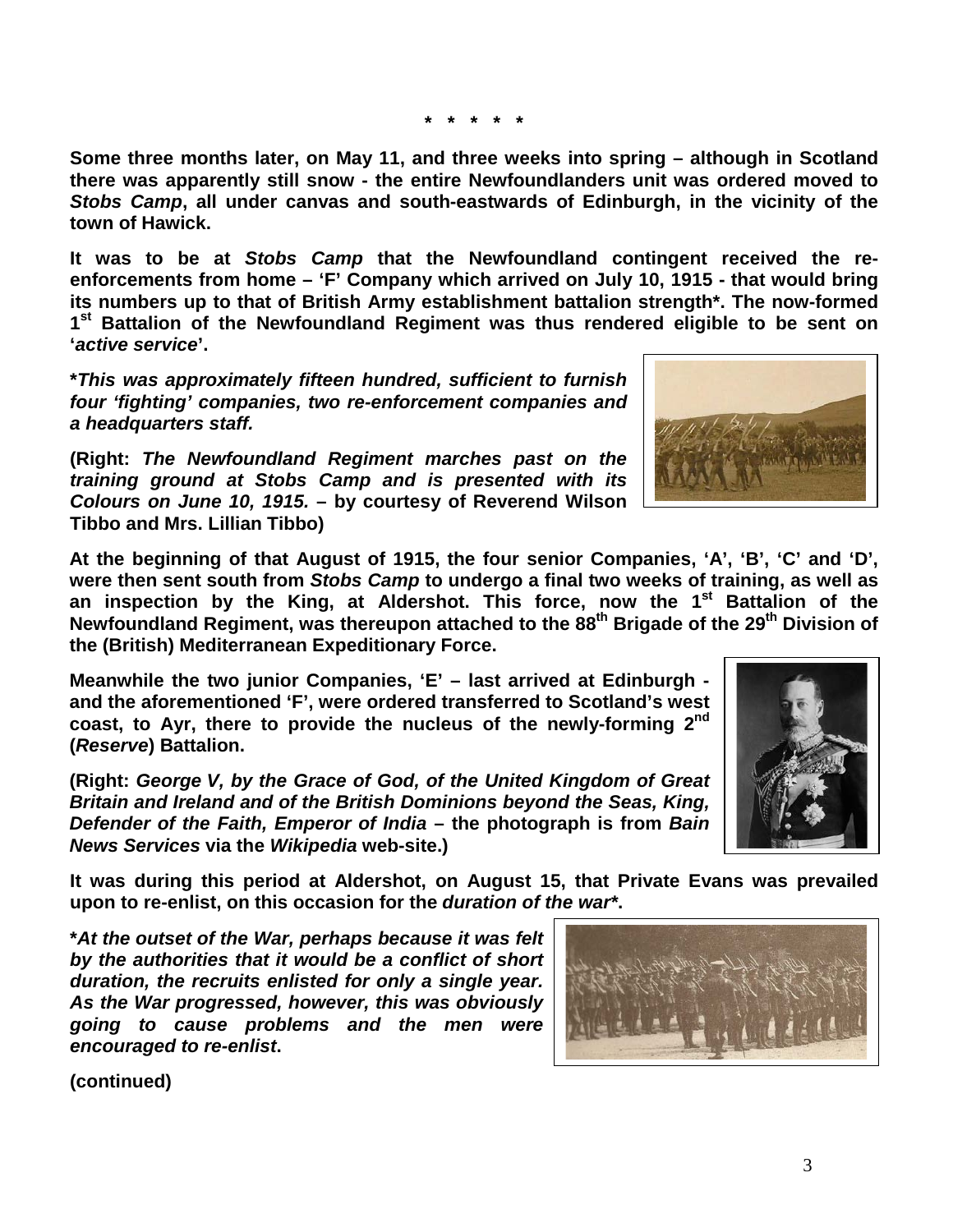**(Preceding page:** *Some of the personnel of 'A', 'B', 'C' and 'D' Companies of the 1st Battalion of the Newfoundland Regiment at Aldershot in August of 1915, prior to its departure to active service on the Gallipoli Peninsula* **– from** *The Fighting Newfoundlander*  **by Col. G.W.L. Nicholson, C.D.)**

**On August 20, 1915, Private Evans and the Newfoundland unit embarked in the Royal Navy Harbour of Devonport onto the requisitioned passenger-liner** *Megantic* **for passage to the Middle East and to the fighting against the Turks. There, a month later – having spent some two weeks billeted in British barracks in the vicinity of the Egyptian capital, Cairo - on September 20, the 1st Battalion landed at** *Suvla Bay* **on the**  *Gallipoli Peninsula***.**

**(Right above:** *The image of Megantic, here in her peace-time colours of a 'White Star Line' vessel, is from the Old Ship Picture Galleries web-site***.)**

**(Right:** *Kangaroo Beach, where the officers and men of the 1st Battalion, Newfoundland Regiment, landed on the night of September 19-20, 1915, is to be seen in the distance at the far end of Suvla Bay. The remains of a landing-craft are still clearly visible in the foreground on 'A' Beach***. – photograph taken in 2011)**

**(Right:** *Newfoundland troops on board a troop-ship anchored at Mudros: either Megantic on August 29, Ausonia on September 18, or Prince Abbas on September 19 – Whichever the case, they were yet to land on Gallipoli***. – from Provincial Archives)**

**(Right below:** *A century later, the area, little changed from those far-off days, of the Newfoundland positions at Suvla, and where the 1st Battalion of the Newfoundland Regiment was to serve during the autumn of 1915* **– photograph from 2011)**

**When the Newfoundlanders landed from their transport ship at**  *Suvla Bay* **on that September night of 1915 they were to disembark into a campaign that was already on the threshold of collapse.**

**Not only in the area where the Newfoundland Battalion was to serve but, even ever since the very first days of the operation in April of 1915, the entire** *Gallipoli Campaign,* **including the operation at** *Suvla Bay,* **had proved to be little more than a debacle:** 







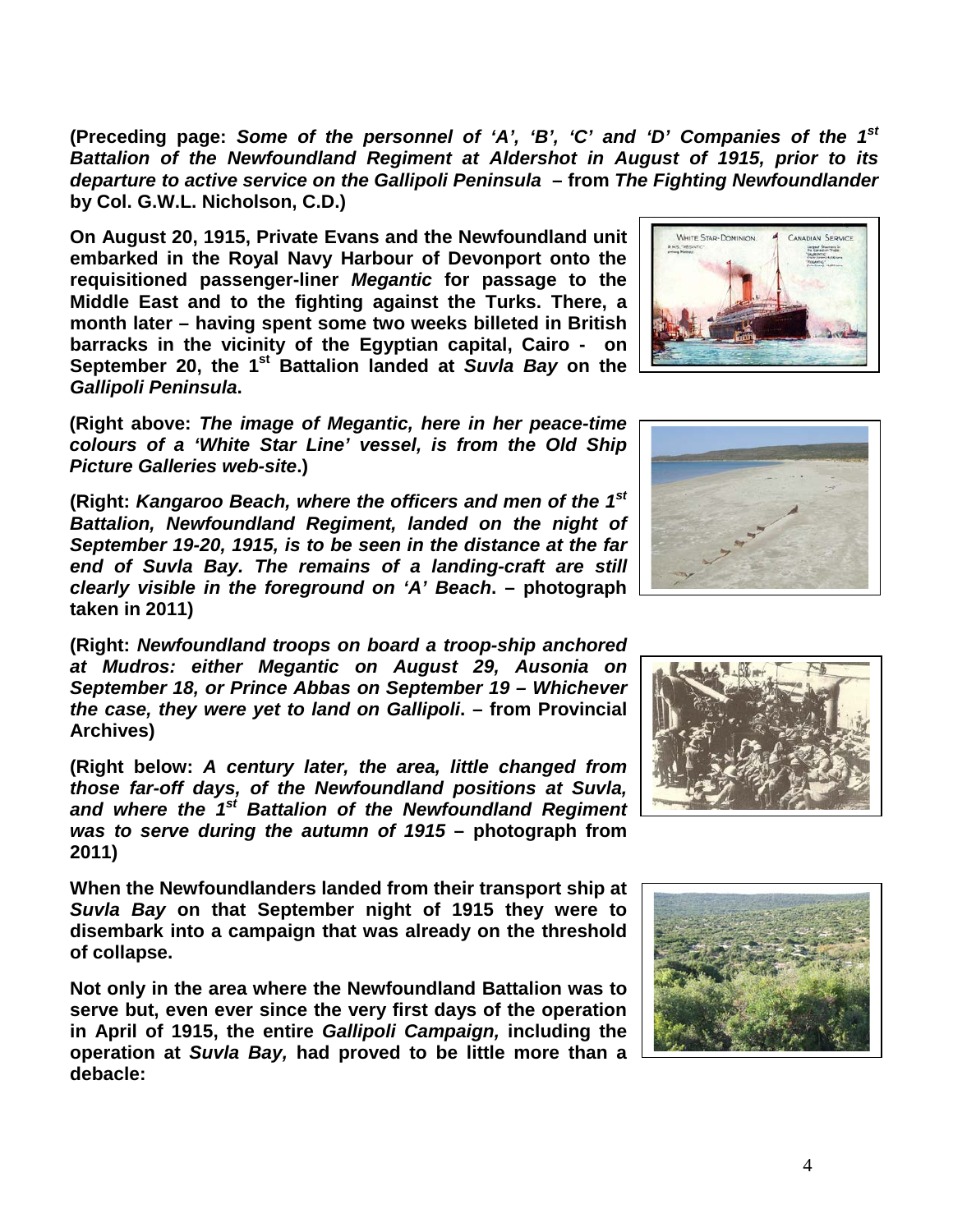**Flies, dust, disease, the frost-bite and the floods – and of course the casualties inflicted by an enemy who was to fight a great deal better than the British High Command\* had ever anticipated – were eventually to overwhelm the British-led forces and those of the French, and it would finally be decided to abandon not only** *Suvla Bay* **but the entire** *Gallipoli* **venture.**

**(Right above:** *No-Man's-Land at Suvla Bay as seen from the Newfoundland positions* **– from** *Provincial Archives***)**

**(Right:** *An un-identified Newfoundland soldier in the trenches at Suvla Bay –* **from** *Provincial Archives***)**

*\*Many of the commanders chosen were second-rate, had been brought out of retirement, and had little idea of how to fight – let alone of how to win. One of the generals at Suvla, apparently, had handed in his resignation during the Campaign and had just gone home.*

**\* \* \* \* \***

**Some three weeks after his arrival there, on October 11, Private Evans was evacuated** *from Suvla Bay* **– possibly via the Greek island of Mudros – having been placed on board His Majesty's Hospital Ship** *Neuralia* **to be transferred to Egypt to receive treatment for a case of dysentery at the Citadel Military Hospital in the capital city of Cairo.**

**He was admitted into hospital on October 15 – although a second source suggests that it was on the 19th.**

**(Right above:** *The image of 'Neuralia' in her war-time hospital-ship garb, is from the Old Ship Picture Galleries web-site. Built for the British India Steam Navigation Company, she was launched and fitted out in 1912. In June of 1915 the ship was requisitioned for use as a hospital ship, a role she play even after the conclusion of the conflict. During the Second World War 'Neuralia' was employed as a troop-ship until the very last days of the war when she hit a mine on May 1 while approaching the Italian port of Taranto. Hours later the vessel sank***.)**

**(Right:** *The Egyptian capital city, Cairo, at or about the time of the Great War* **– from a vintage post-card)**

**There seems to be no further record of Private Evans until January 26 of the New Year, 1916, when his documents show that he reported** *to duty* **with the Newfoundland Battalion, it by that time having been stationed at Suez (see below).**

**\* \* \* \* \***





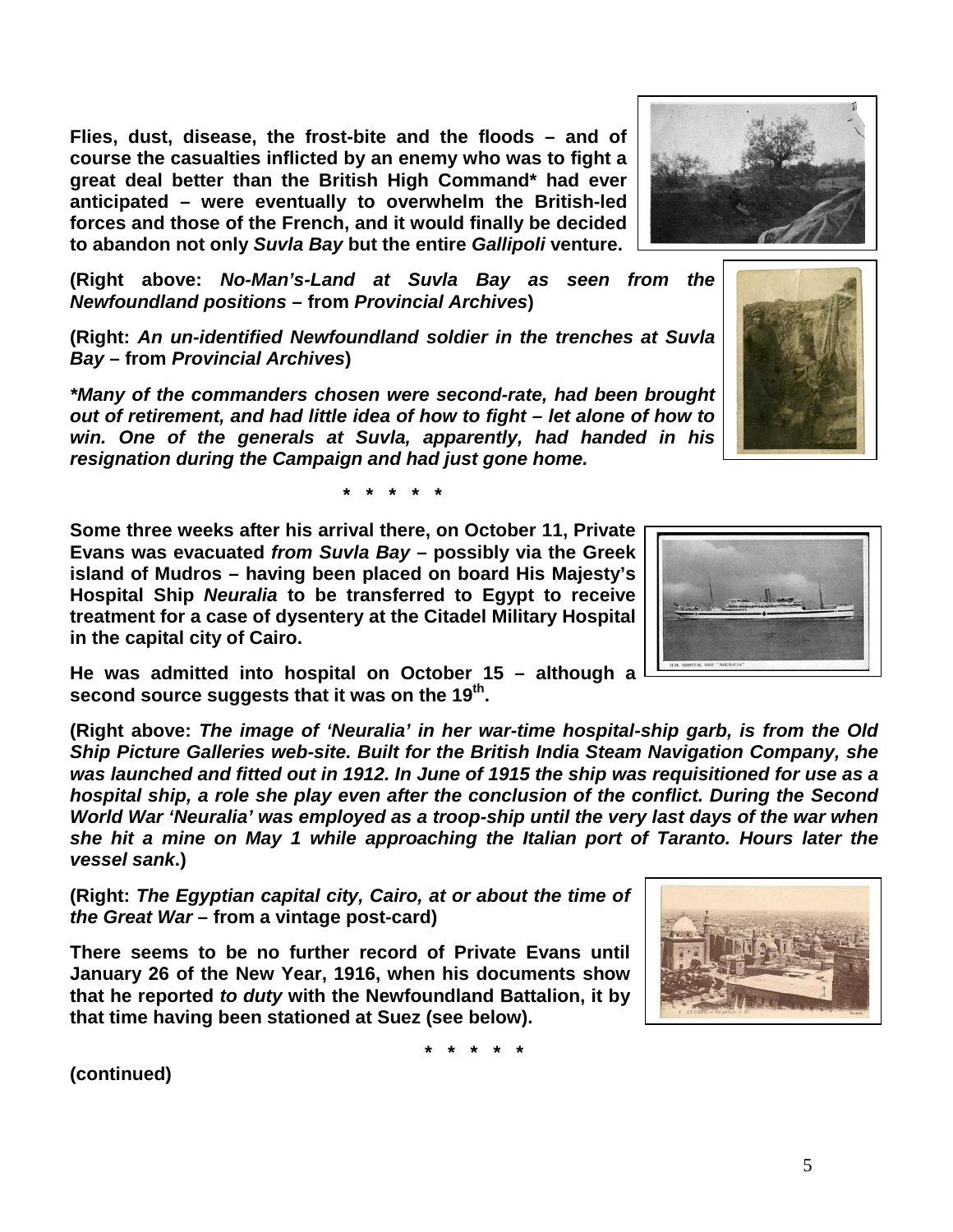**Meanwhile, during this period of Private Evans' absence from his unit, things had been worsening at** *Gallipoli***\* for the British in general and the 1st Battalion of the Newfoundland Regiment in particular.**

*\*The French know the place as 'Les Dardanelles' while the Turks call it 'Ҫanakkale'.*

**November 26 of 1915 would see perhaps the nadir of the Newfoundland Battalion's fortunes at Gallipoli; there was to be a freak rain-, snow- and ice-storm strike the** *Suvla Bay* **area and the subsequent floods had wreaked havoc amongst the forces of both sides. For several days, survival rather than the enemy was to be the priority.**

**There were to be many casualties on both sides, some of them, surprised by the sudden inundation of their positions, fatalities who had drowned in their trenches – although no Newfoundlanders were to be among that number. Numerous, however, were those afflicted by trench-foot and by frost-bite.**

**As the days, weeks and months passed at** *Suvla Bay***, the British position there was to become more and more untenable and thus on the night of December 19-20, they abandoned the area – the Newfoundlanders, the only non-British unit to serve there, to form a part of the rear-guard.** 

**Some of the Battalion personnel were to be evacuated to the nearby island of Imbros, some to Lemnos, further away; but in neither case would the respite be of a long duration; the 1st Battalion would be transferred only two days later to the area of** *Cape Helles***, on the western tip of the** *Gallipoli Peninsula***.**

**(Right above:** *Cape Helles as seen from the Turkish positions on the misnamed Achi Baba, positions which were never breached: The Newfoundland positions were to the right-hand side of the picture***. – photograph from 2011)**

**(Right:** *'W' Beach at Cape Helles as it was only days before the final British evacuation* **– from** *Illustration***)**

**The British, Indian and** *Anzac* **forces – the Australian and New Zealand Army Corps was also to serve at** *Gallipoli* **– were by now only marking time until a complete withdrawal of the**  *Peninsula* **could be undertaken.** 

**This final operation took place on the night of January 8-9, the Newfoundland Battalion to furnish part of the British rearguard on this second occasion also.**

*\*Lieutenant Owen Steele of St. John's, Newfoundland, is cited as having been the last soldier of the Mediterranean Expeditionary Force to step into the final small boat to sail from the Gallipoli Peninsula.*





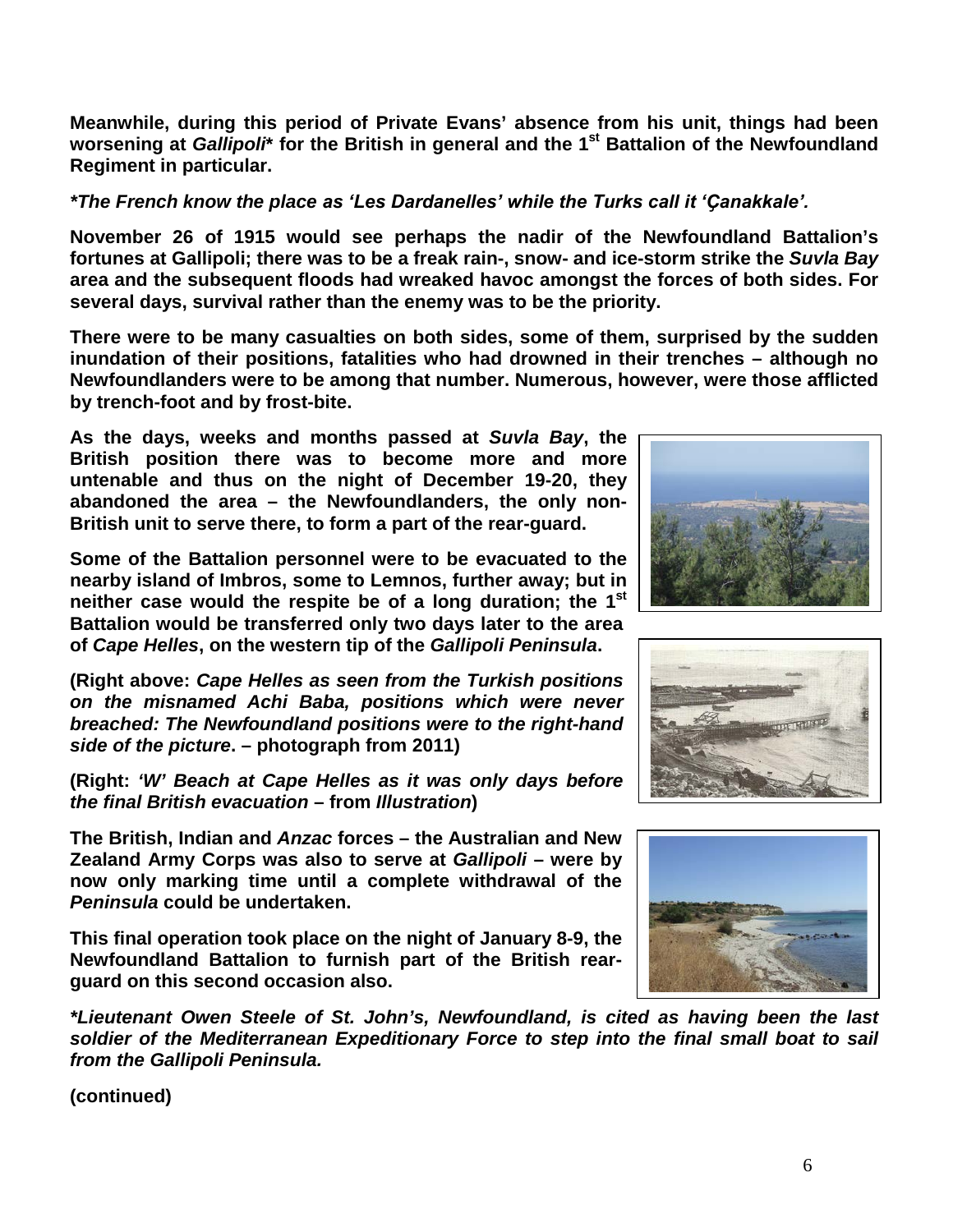**(Preceding page:** *'W' Beach almost a century after its abandonment by British forces in January of 1916 and by the Newfoundlanders who were to be the last soldiers off the beach***:** *Vestiges of the wharves in the black-and-white picture are still to be seen.* **– photograph from 2011)**

**Immediately after the British evacuated the entire** *Gallipoli Peninsula* **in January of 1916, the Newfoundland Battalion was to be ordered to the Egyptian port-city of Alexandria, to arrive there on the 15th of that month. The Newfoundlanders would then immediately be transferred southward to the vicinity of Suez, a port at the southern end of the Canal which bears the same name, there to await further orders since, at the time, the subsequent destination of the British 29th Division had yet to be decided\*.**

*\*Bulgaria had entered the conflict on the side of the Central Powers, and Salonika was soon to become a theatre of war.*

**(Right:** *The British destroy their supplies during the final evacuation of the Gallipoli Peninsula. The men of the 1st Battalion of the Newfoundland Regiment were among the last to leave on two occasions, at both Suvla Bay and Cape Helles***. – photograph taken from the battleship** *Cornwallis* **from**  *Illustration***)**

**(Right:** *Port Tewfiq at the south end of the Suez Canal as it was just prior to the Great War* **– from a vintage post-card)**

**After a two-month interim spent in the vicinity of Port Suez, the almost six-hundred officers and** *other ranks* **of the 1st Battalion boarded His Majesty's Transport** *Alaunia* **at Port Tewfiq, on March 14 to begin the voyage through the** *Suez Canal* **en route to France. The Newfoundlanders would disembark eight days afterwards in the Mediterranean portcity of Marseilles, on March 22.**

**(Right:** *British troops march through the port area of the French city of Marseilles***. – from a vintage post-card)**







**Some three days after the unit's disembarkation on March 22, the Newfoundland Battalion's train was to find its way to the small provincial town of Pont-Rémy, a thousand kilometres to the north of Marseilles. It had been a cold, miserable journey, the blankets provided for the troops having inexcusably travelled unused in a separate wagon.**

**Having de-trained at the local station at two o'clock in the morning, the Newfoundlanders were now still to endure the long, dark march ahead of them before they would reach their billets at Buigny l'Abbé.**

**It is doubtful if many of those tired soldiers were to pay much attention to the slow-moving stream flowing under the bridge over which they then marched on their way from the station. But some three months later** *the Somme* **was to have become a part of their history.**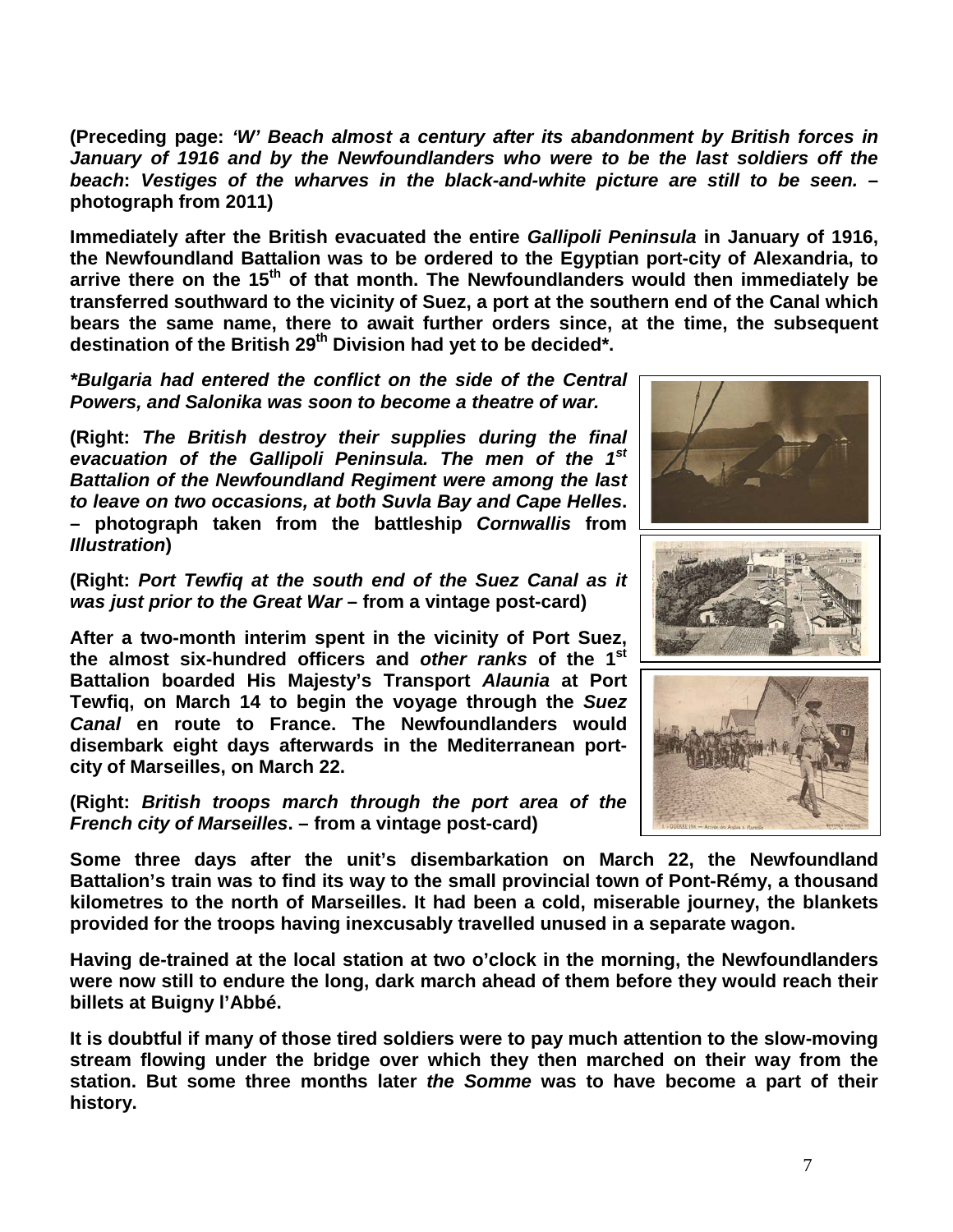**(Right:** *A languid River Somme as seen from the bridge at Pont-Rémy* **– photograph from 2010)**

**On April 13, the 1<sup>st</sup> Battalion subsequently marched into the village of Englebelmer – perhaps some fifty kilometres in all from Pont-Rémy - where it would be billeted, would receive reenforcements from Scotland via Rouen and, in two days' time, would be introduced into the communication trenches of the**  *Western Front.*

**Just days following the Newfoundland Battalion's arrival on the**  *Western Front***, two of the four Companies – 'A', and 'B' – were to take over several support positions from a British unit\* before the entire Newfoundland unit was then ordered to move further up for the first time into forward positions on April 22.**

*\*It should be said that the Newfoundland Battalion and twohundred men of the Bermuda Rifles who were serving at the time in the 2nd Lincolnshire Regiment Battalion, were then the only units at the Somme from outside the British Isles - true also on the day of the attack on July 1.*

**(Right:** *A part of the re-constructed trench system to be found in the Newfoundland Memorial Park at Beaumont-Hamel* **– photograph from 2009(?))**

**Having then been withdrawn at the end of that April to the areas of Mailly-Maillet and Louvencourt where they would be based for the next two months, the Newfoundlanders were soon to be preparing for the upcoming British campaign of that summer, to be fought on the ground named for the languid, meandering river,** *the Somme***, that flowed – and still does so today – through the region.** 

**If there is one name and date in Newfoundland history which is etched in the collective once-national memory, it is that of Beaumont-Hamel on July 1 of 1916; and if any numbers are remembered, they are those of the eight-hundred who went**  *over the top* **in the third wave of the attack on that morning, and of the sixty-eight unwounded present at muster some twenty-four hours later\*.**

**(Right above:** *Beaumont-Hamel: Looking from the British lines down the hill to Y Ravine Cemetery which today stands atop part of the German front-line defences: The Danger Tree is to the right in the photograph***. – photograph taken in 2009)**

**(Right:** *A view of Hawthorn Ridge Cemetery Number 2 in the Newfoundland Memorial Park at Beaumont-Hamel* **– photograph from 2009(?))**







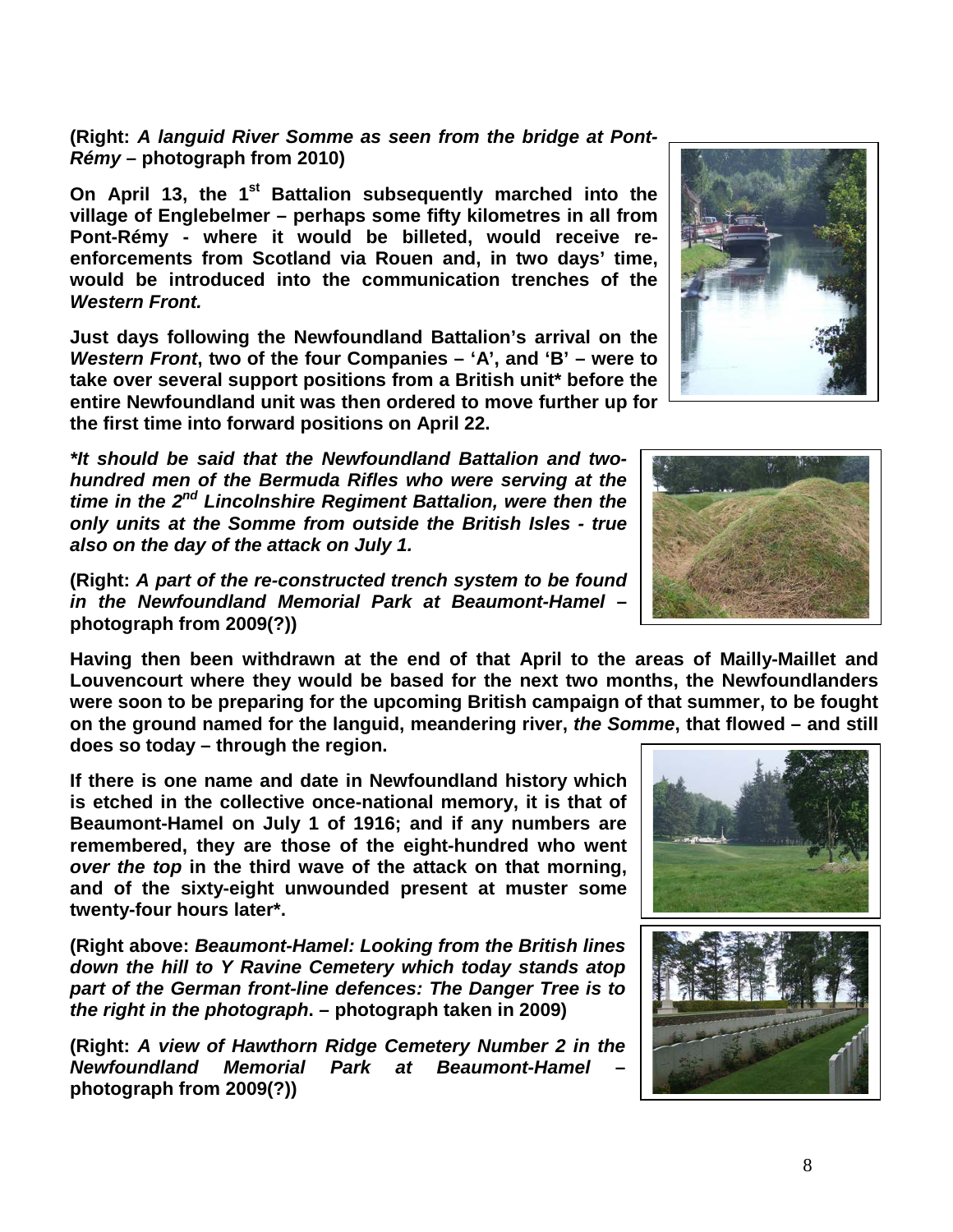*\*Perhaps ironically, the majority of the Battalion's casualties was to be incurred during the advance from the third line of British trenches to the first line from where the attack proper was to be made, and while struggling through British wire laid to protect the British positions from any German attack.*

**(Right:** *Wounded at the Somme being transported in handcarts from the forward area for further medical attention* **– from** *Le Miroir***)**

**There are other numbers of course: the fifty-seven thousand British casualties incurred in four hours on that same morning of which nineteen-thousand were recorded as having been** *killed in action* **or** *died of wounds***.** 

**It was to be the largest disaster** *ever* **in the annals of the British Army…and, perhaps just as depressing, the carnage of** *the Somme* **was to continue for the next four and a half months.**

**(Right:** *Beaumont-Hamel is a commune, not a village***. – photographs from 2010 and 2015)**

*In fact, Beaumont-Hamel was a commune – it still exists today – at the time comprising two communities: Beaumont, a village on the German side of the lines, and Hamel which was behind those of the British. No-Man's-Land, on which the Newfoundland Memorial Park lies partially today, was on land that separated Beaumont from Hamel.* 

**(Right:** *A grim, grainy image purporting to be Newfoundland dead awaiting burial after Beaumont-Hamel –* **from…?)**

**While on the nominal roll of 1st Battalion for July 1, 1916, the first day of** *the Somme***, Private Evans was not, however, to figure in the fighting with the 1st Battalion at Beaumont-Hamel. He may well have been among those of the ten per cent reserve – fourteen officers and eighty-three other ranks – held back at Louvencourt. This contingent did not reach the field until later that day when the fighting had subsided\*.** 

**\****These men answered a roll call of the following day as did those who had fought the battle and survived it unscathed. Where the documentation shows 'with Battalion on July 4', this is apparently the date on which the roll calls of July 2 were eventually officially recorded.*







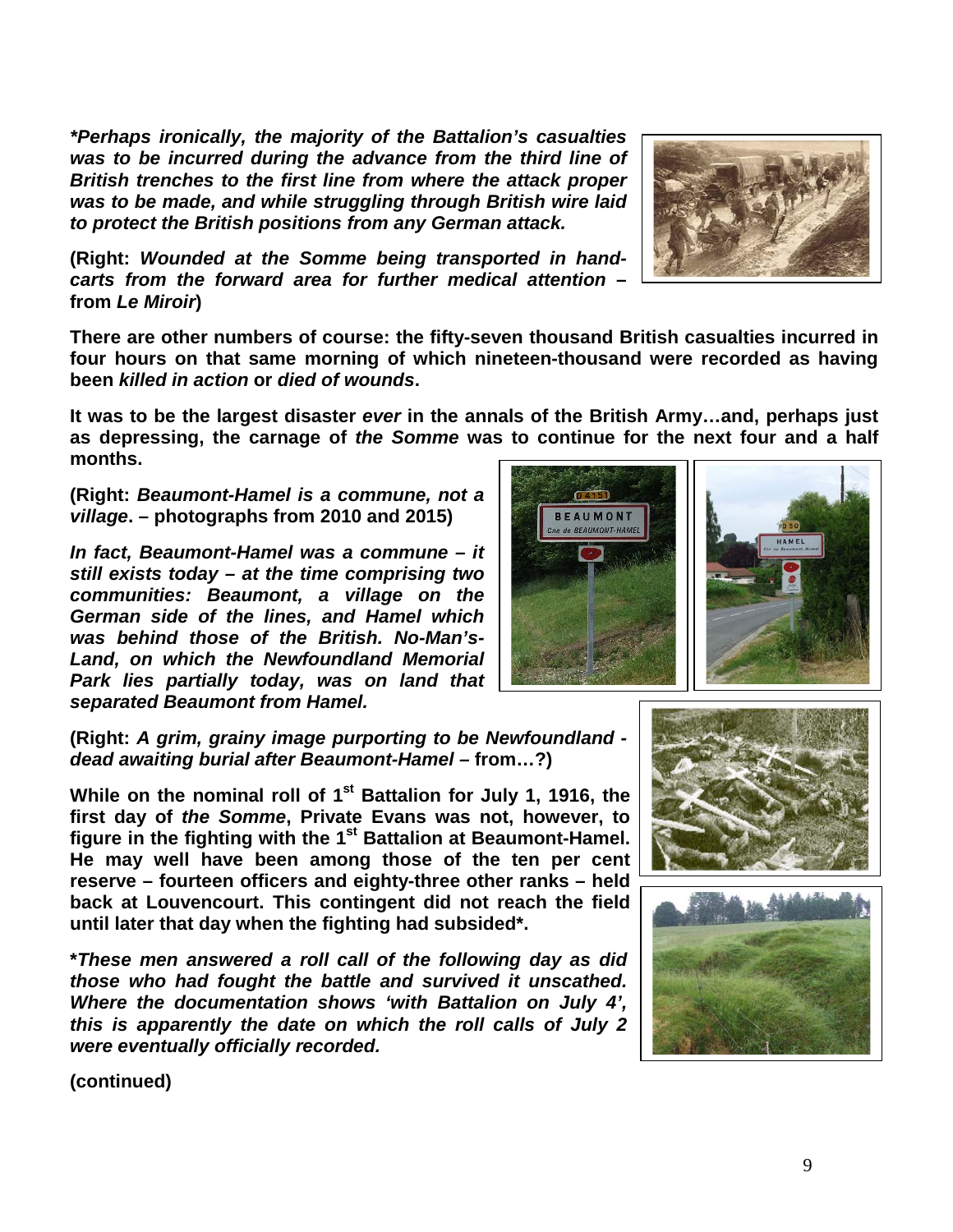**(Preceding page:** *A further part of the reconstituted battlefield, here showing the British front lines, in the Newfoundland Park at Beaumont-Hamel: today the wire serves only to keep the tourists out of the trenches.* **– photograph from 2010(?))**

**After the events of the morning of July 1, 1916, such had then been the dire condition of the attacking British forces that it had been feared that a German counter-assault might well annihilate what had managed to survive of the British Expeditionary Force on** *the Somme***.** 

**The few remnants of the Newfoundland Battalion – and of the other depleted British units - had thus remained in the trenches perhaps fearing the worst, and at night searching for the wounded and burying the dead. It was to be July 6 before the Newfoundlanders were to be relieved from the forward area and to be ordered withdrawn to Englebelmer.** 



**It had then been a further two days before the unit had marched further again to the rear area and to billets in the village of Mailly-Maillet.**

**(Right above:** *The re-constructed village of Mailly-Maillet – the French Monument aux Morts in the foreground - is twinned with the community of Torbay, St. John's East***. – photograph from 2009)**

**There on July 11, a draft of one-hundred twenty-seven re-enforcements – a second source cites one-hundred thirty – had reported** *to duty***. They had been the first to arrive following the events at Beaumont-Hamel but even with this additional man-power having arrived, the Regimental War Diary records that on the 14th of July, 1916, the 1st Battalion still numbered only…***11 officers and 260 rifles***…after the holocaust of Beaumont-Hamel, just one-quarter of establishment battalion strength.**

**On July 27-28 of 1916, the 1<sup>st</sup> Battalion - still under establishment battalion strength at only five-hundred fifty-four strong, even after further re-enforcement – had moved north and entered into the** *Kingdom of Belgium* **for the first time.**

**\* \* \* \* \***

At this same time, Private Evans was admitted into the 4<sup>th</sup> Casualty Clearing Station at **Beauval on July 27, with a PUO (***Pain* **or** *Pyrexia of Unknown Origin***) - and from there was subsequently forwarded on to the 26th General Hospital in the French coastal town of Étaples on the morrow, the 28th.**

**(Right:** *A British casualty clearing station – the one pictured here under canvas for mobility if and whenever the necessity were to arise – being established somewhere in France during the early years of the War***:** *Other such medical establishments were often of a much more permanent nature***. - from a vintage post-card)**

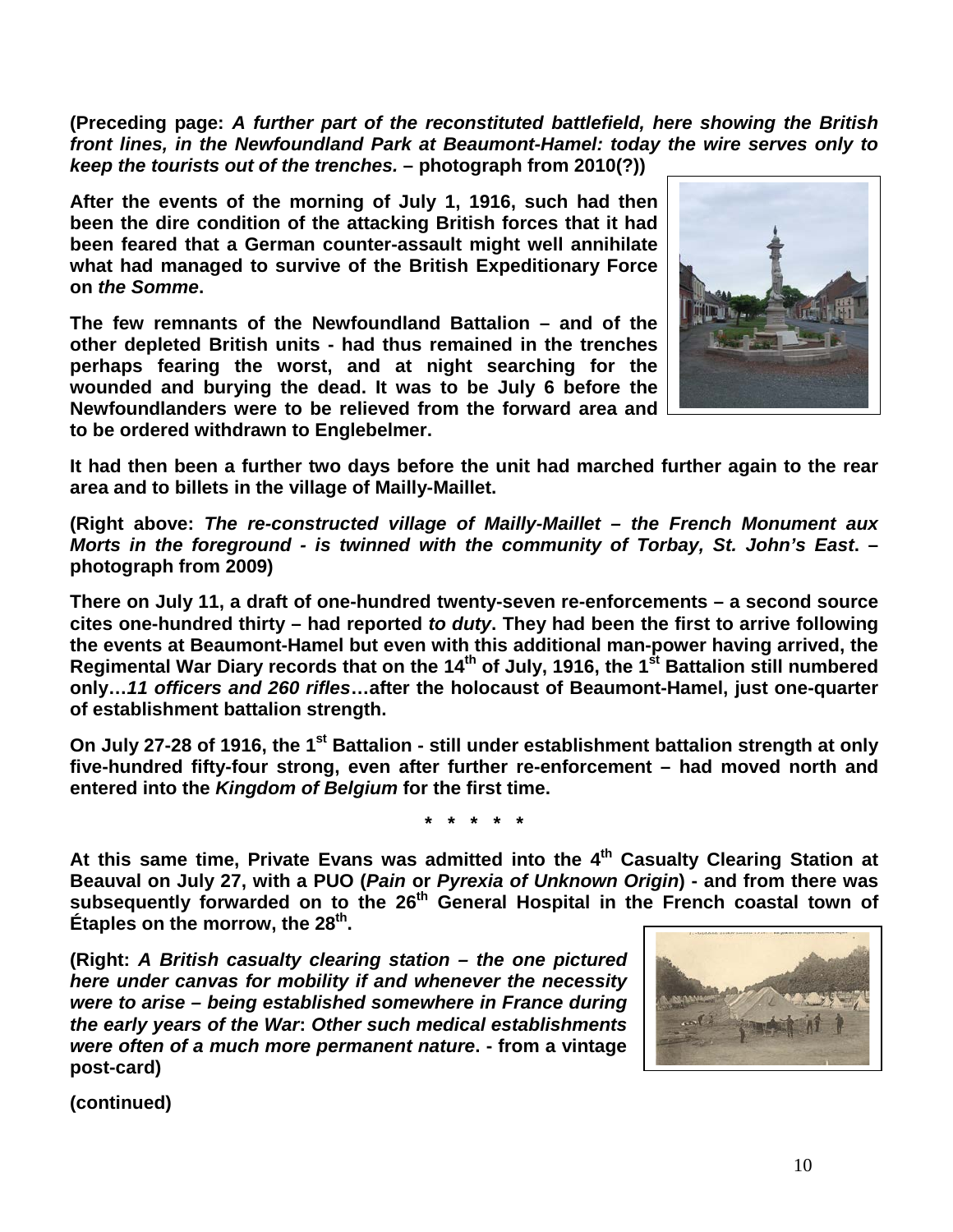**From medical care, and apparently cured of whatever the complaint may have been, Private Evans was released to the 6th Convalescent Depot, also established at Étaples, on August 6 before finally being discharged to the British Base Depot at Rouen on August 10.** 

**There he was to remain for three weeks before being ordered to return** *to duty* **with the Newfoundland Battalion.**

**(Right:** *The French city of Rouen – the spires of the venerable gothic cathedral overlooking the River Seine as it flows to the sea - at or about the time of the Great War* **– from a vintage post-card)**

**\* \* \* \* \***

**The Newfoundland Battalion's War Diary notes the arrival of a re-enforcement draft of thirty-nine** *other ranks* **from Rouen and having reported** *to duty* **with the parent unit at Ypres on**  September 3 – Private Evans' papers say that it was on the 4<sup>th</sup>. **The Newfoundlanders were in…***trenches in front of and to the right of Railway Wood***…at the time, although it is unlikely that any newcomers would have been posted to the front on the day of their arrival.**

**(Right above:** *Railway Wood almost a century later – The white monument barely visible honours the thirteen Royal Engineers who were buried alive there while working underground***. – photograph from 2014)**

**While Private Evans had been sent into hospital, the 1st Battalion had been ordered into Belgium and to the** *Ypres Salient***, one of the most lethal pieces of real estate on the entire** *Western Front***, there to continue to re-enforce and to reorganize after the ordeal of Beaumont-Hamel.** 

**(Right:** *The entrance to 'A' Company's quarters – obviously renovated since that time - in the ramparts of the city of Ypres when it was posted there in 1916 –* **photograph from 2010)**

*The Salient* **– close to the front lines for almost the entire fifty-two month-long conflict - was to be relatively quiet during the time of the Newfoundlanders' posting there; yet they nonetheless incurred casualties, a number – fifteen? - of them fatal.**

**Then on October 8, after having served in Belgium for some ten weeks, the Newfoundland Battalion had been ordered to return south, back into France and back into the area of – and the battle of –** *the Somme***.**

**(Right:** *An aerial view of Ypres, taken towards the end of 1916: it is described as the 'Ville morte'.* **– from** *Illustration***)**